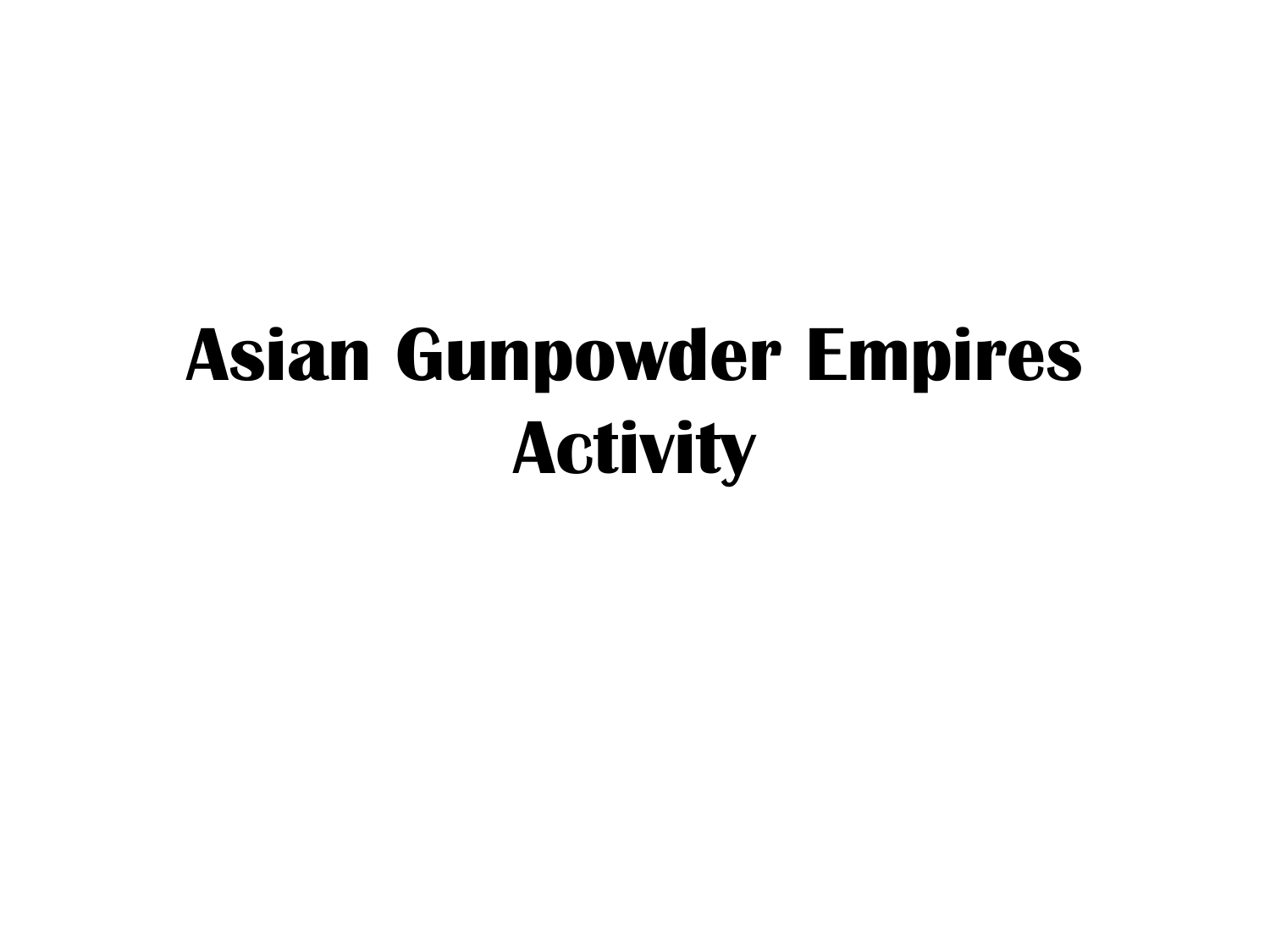## **Ming China—1368-1644**

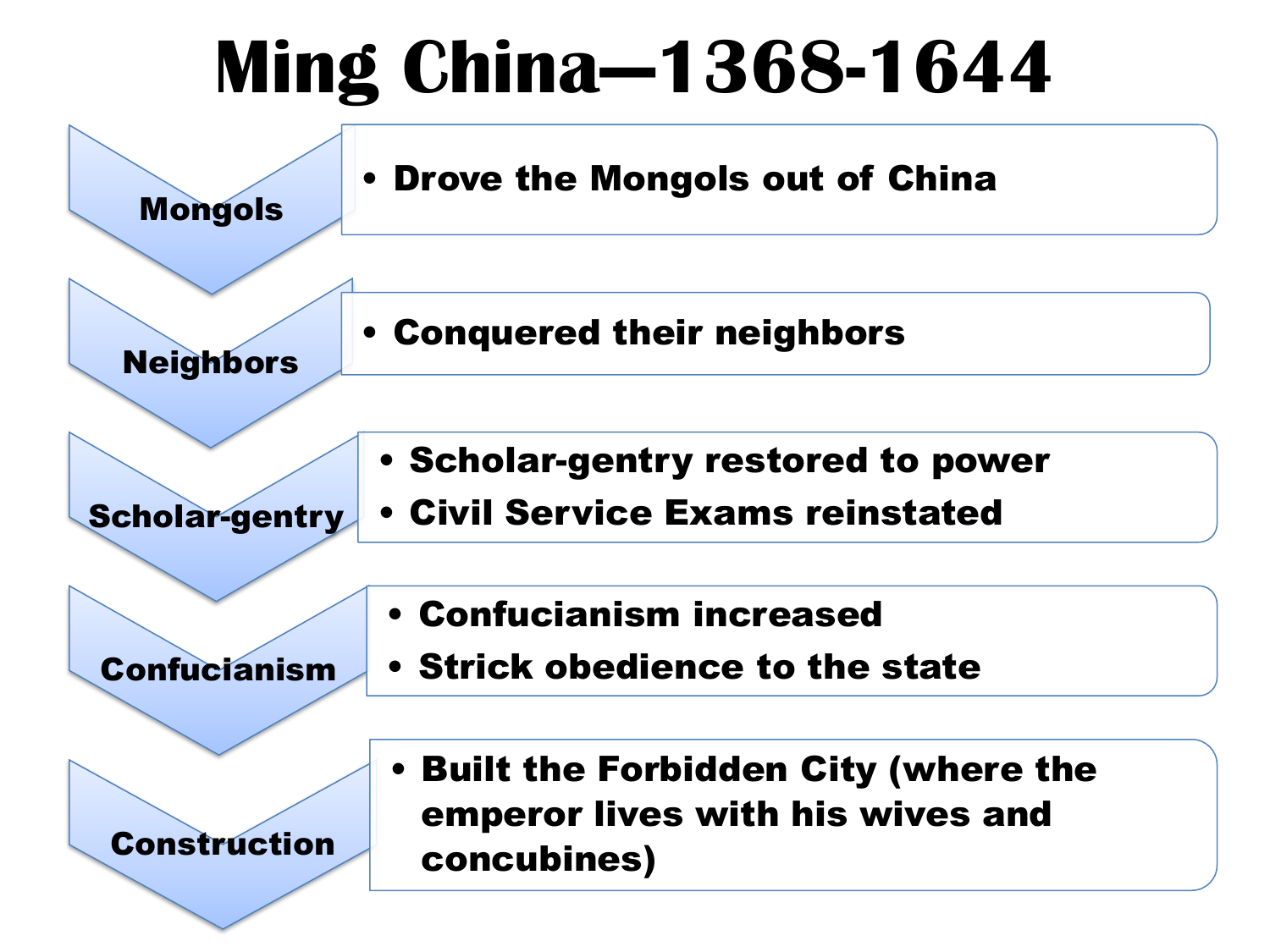# **Ming Exploration**

In 1405, before Europeans began to sail beyond their borders, China launched the first of seven voyages of exploration. They hoped they would impress the world with the power and splendor of Ming China as well as expand China's tribute system.

A Chinese Muslim admiral named **Zheng He** (jung huh) led all of the seven voyages. His expeditions were remarkable for their size. Everything about them was large—distances traveled, fleet size, and ship measurements. The voyages ranged from Southeast Asia to eastern Africa. From 40 to 300 ships sailed in each expedition. Among them were fighting ships, storage vessels, and huge "treasure" ships measuring more than 400 feet long. The fleet's crews numbered over 27,000 on some voyages. They included sailors, soldiers, carpenters, interpreters, accountants, doctors, and religious leaders. Like a huge floating city, the fleet sailed from port to port along the Indian Ocean.

Everywhere Zheng He went, he distributed gifts including silver and silk to show Chinese superiority. As a result, more than 16 countries sent tribute to the Ming court. Even so, Chinese scholar-officials complained that the voyages wasted valuable resources that could be used to defend against barbarians' attacks on the northern frontier. After the seventh voyage, in 1433,

China withdrew into isolation.

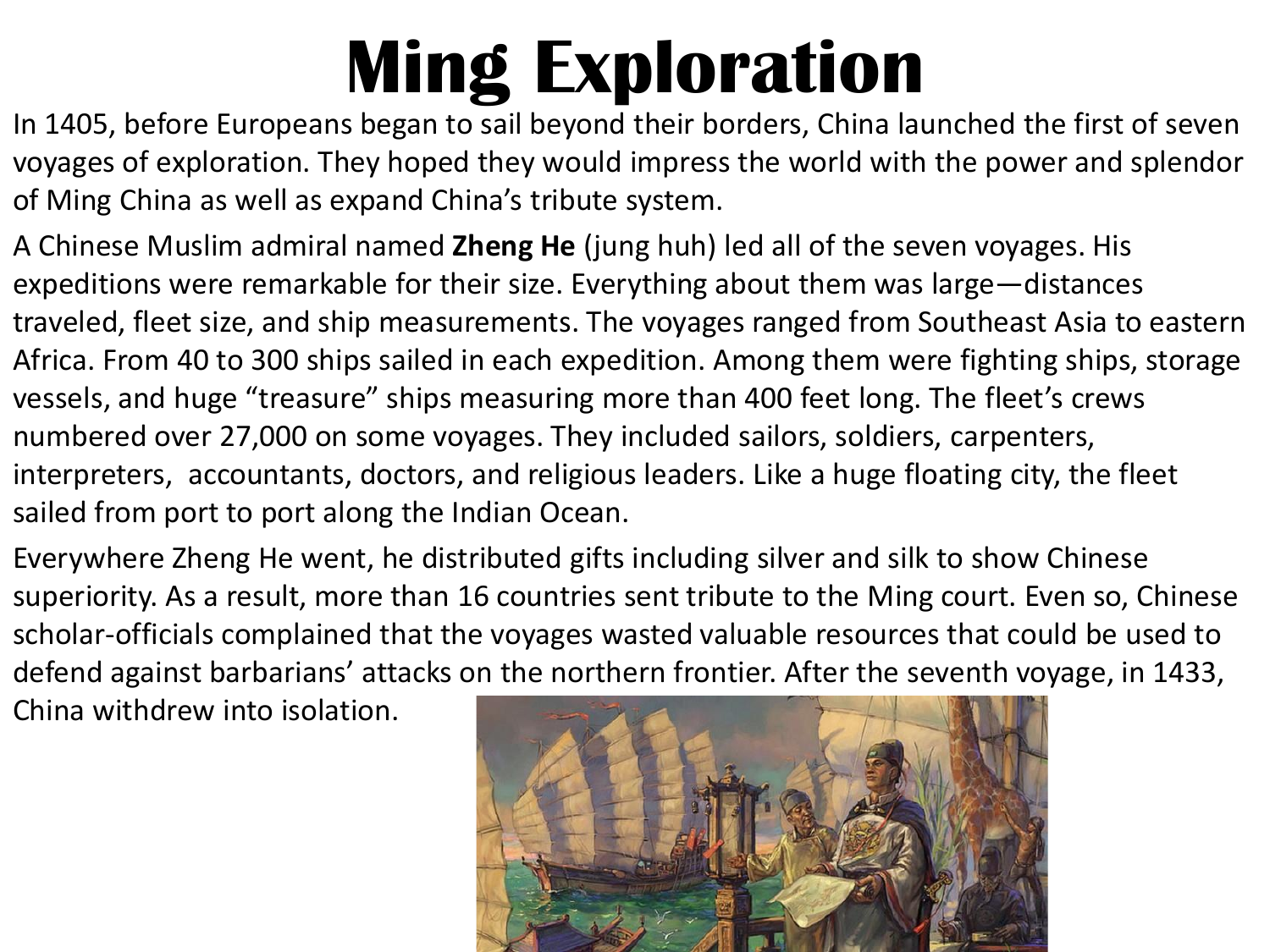#### **Zheng He's Journeys**



Source: Elisabeth Gaynor Ellis and Anthony Esler, World History, Connections to Today, Prentice Hall (adapted)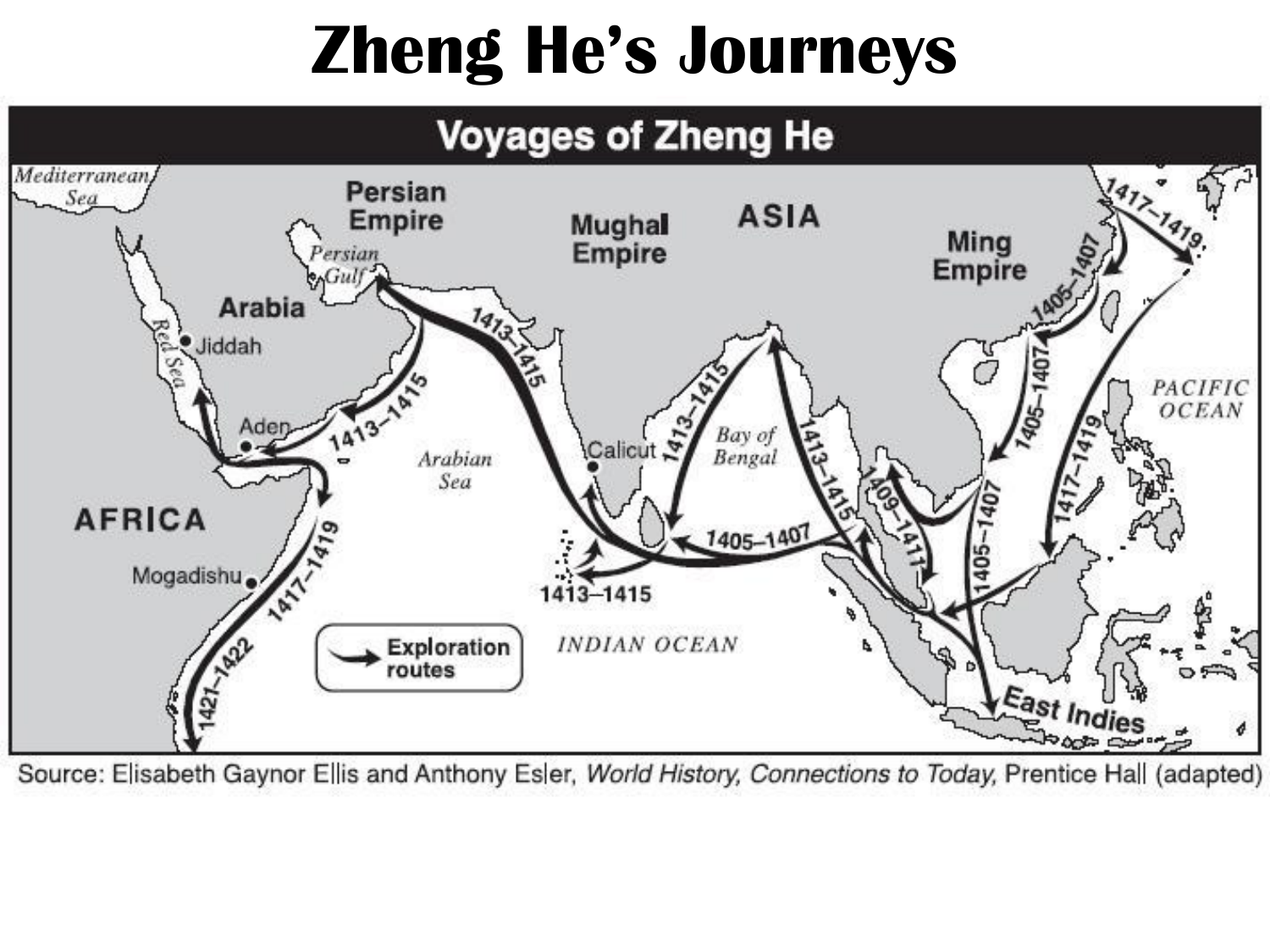| <b>Navigator</b>                 | <b>Number</b><br>of Ships | <b>Number</b><br>of Crew |
|----------------------------------|---------------------------|--------------------------|
| <b>Zheng He (1405 -</b><br>1433) | 48 to 317                 | 28,000                   |
| <b>Columbus (1492)</b>           | 3                         | 90                       |
| <b>Da Gama (1498)</b>            | 4                         | 160                      |
| <b>Magellan (1521)</b>           | 5                         | 265                      |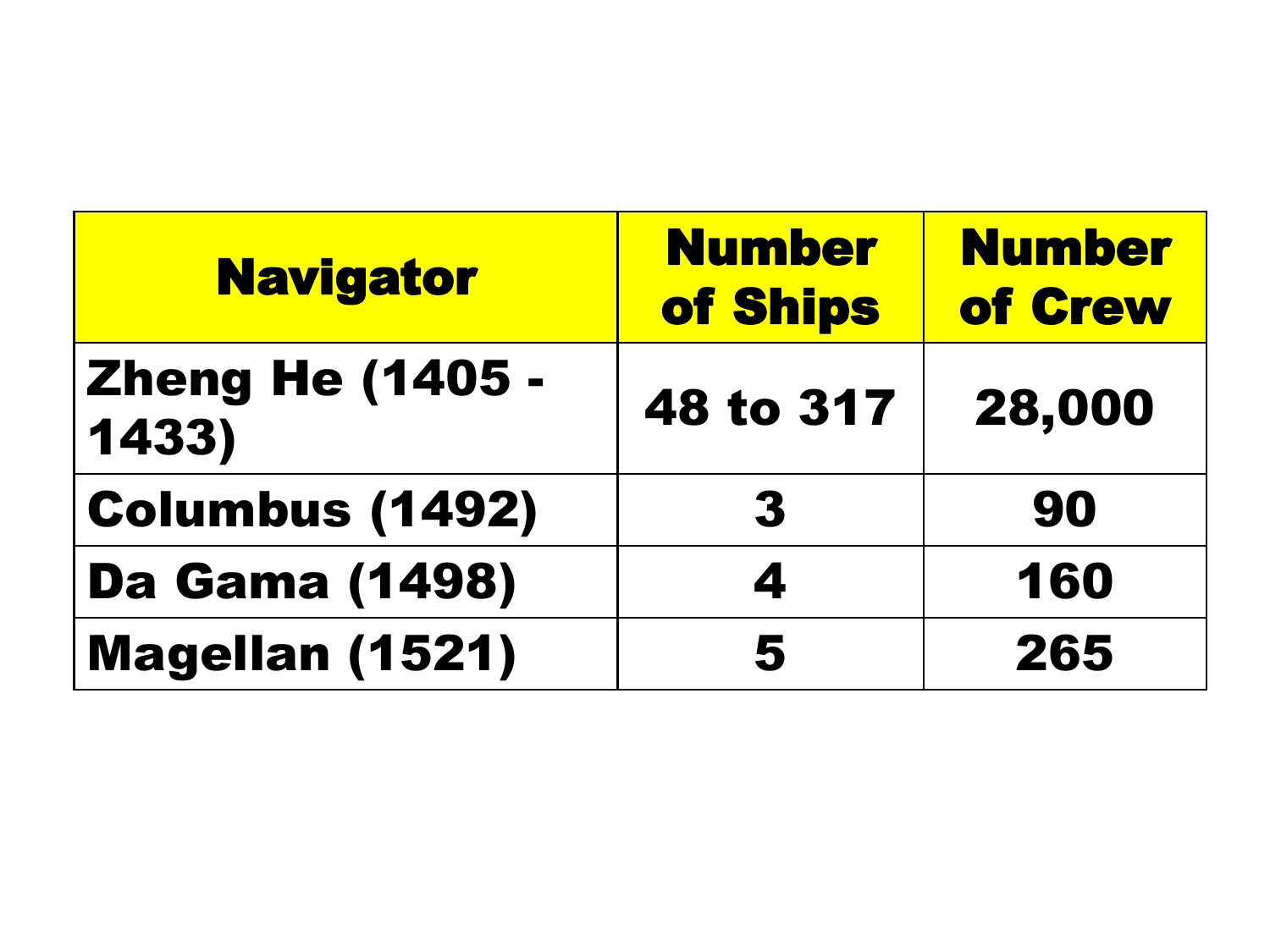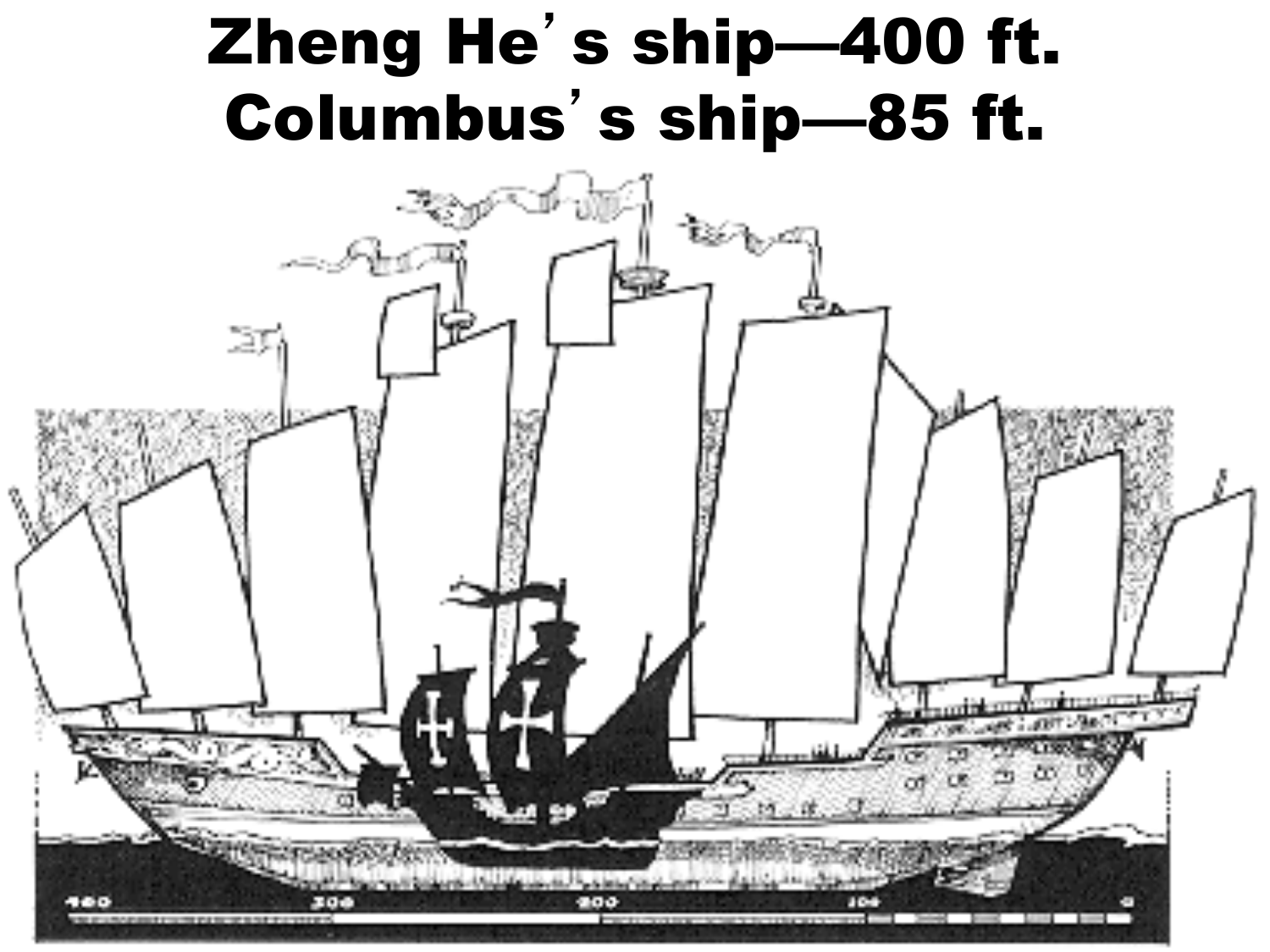#### **Qing Dynasty Begins**

- By 1600, the Ming had ruled for more than 200 years, and the dynasty was weakening. Its problems grew—ineffective rulers, corrupt officials, and a government that was out of money. Higher taxes and bad harvests pushed millions of peasants toward starvation. Civil strife and rebellion followed.
- Northeast of the Great Wall lay Manchuria. In 1644, the Manchus (MAN•chooz), the people of that region, invaded China and the Ming Dynasty collapsed. The Manchus seized Beijing, and heir leader became China's new emperor. As the Mongols had done in the 1300s, the Manchus took a Chinese name for their dynasty, the Qing (chihng) Dynasty. They would rule for more than 260 years and expand the empire's territory.
- Many Chinese resisted rule by the non-Chinese Manchus. The Manchus, however, slowly earned the people's respect. They upheld China's traditional Confucian beliefs and social structures. They made the country's frontiers safe and restored China's prosperity. Yet they did forced Chinese men to wear hair in a queue (see the image—a long braid that is never cut—a typical Manchu style).

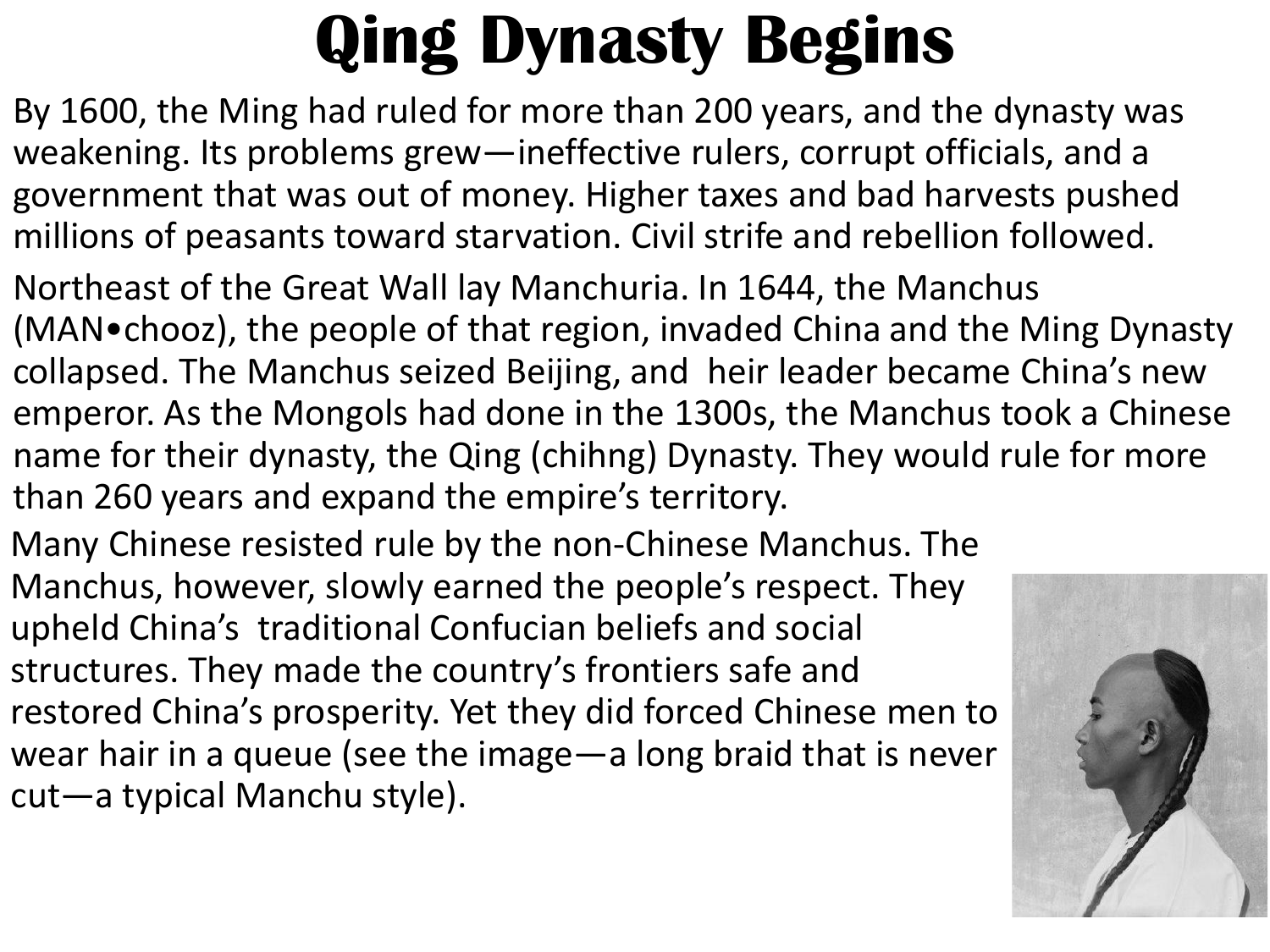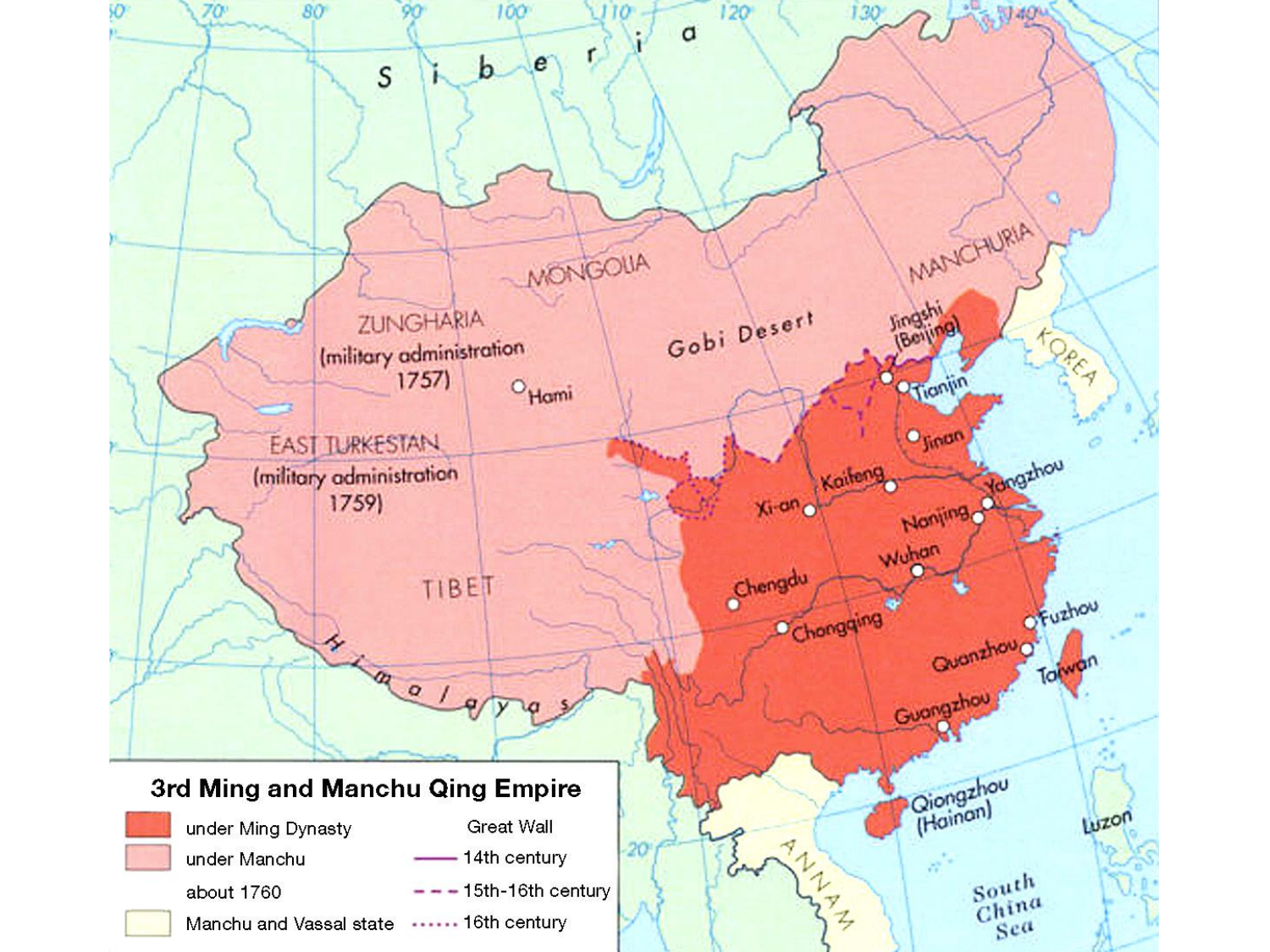#### **Foreigners in China**

To the Chinese, their country—called the Middle Kingdom—had been the cultural center of the universe for 2,000 years. If foreign states wished to trade with China, they would have to follow Chinese rules. These rules included trading only at TWO special ports and paying tribute.

The Dutch were masters of the Indian Ocean trade by the time of Emperor Qian-long. They accepted China's restrictions. Their diplomats paid tribute to the emperor through gifts and by performing the required "kowtow" ritual. This ritual involved kneeling in front of the emperor and touching one's head to the ground nine times. As a result, the Chinese accepted the Dutch as trading partners. The Dutch returned home with traditional porcelains and silk, as well as a new trade item, tea.

Great Britain also wanted to increase trade with China. But the British did not like China's trade restrictions. In 1793, Lord Macartney delivered a letter from King George III to Qian-long. It asked for a better trade arrangement, including Chinese acceptance of British manufactured goods. Macartney refused to kowtow, and Qian-long denied Britain's request. In the 1800s, the British, Dutch, and others would attempt to chip away at China's trade restrictions until the empire itself began to crack.

In the late 16th century the Catholic Jesuit missionaries were allowed to enter China.

Jesuit Matteo Ricci was famous for his time in China where he learned the Chinese language and even dressed like the Chinese.

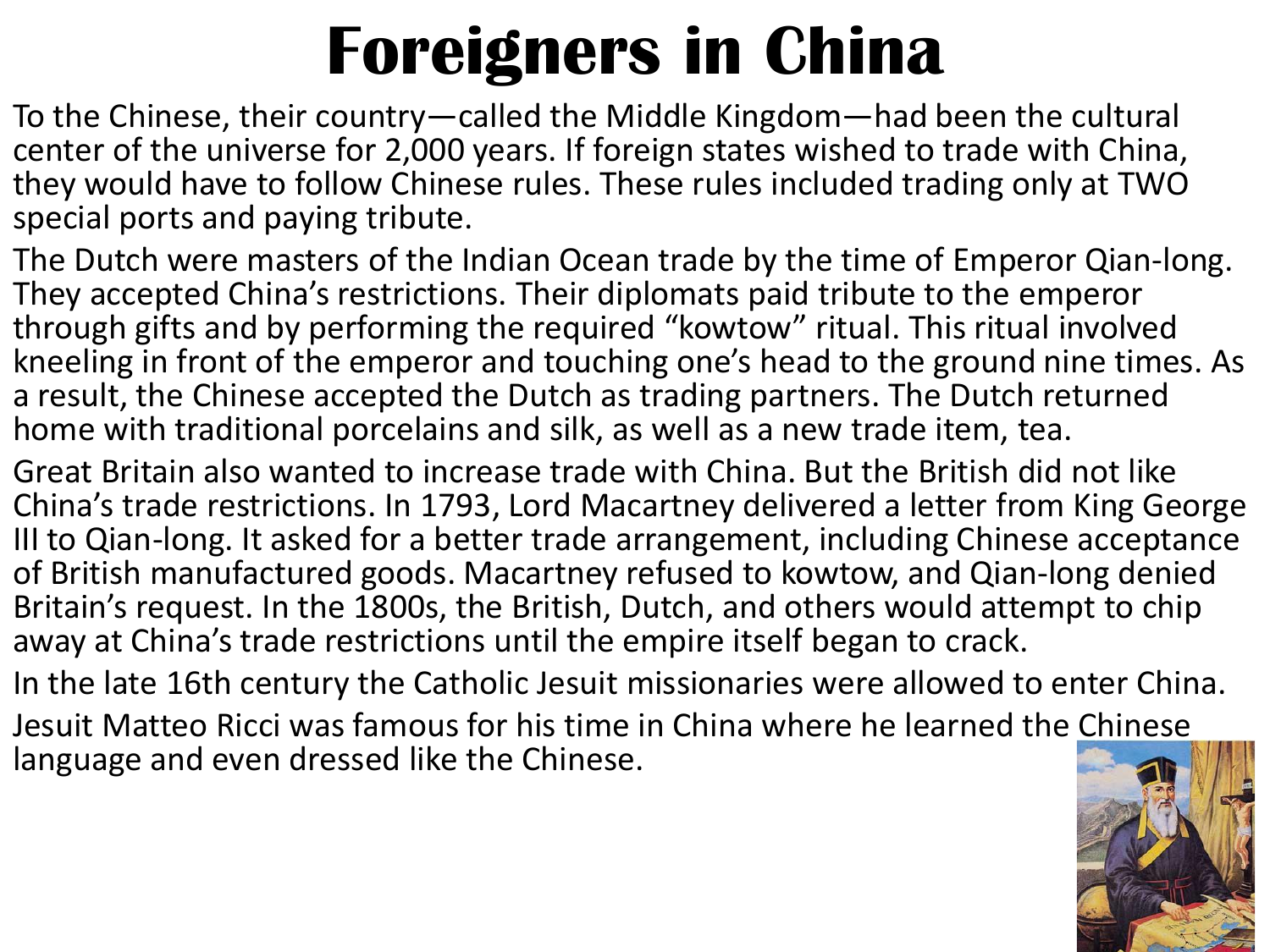## **Tokugawa Shogunate (1603-1868)**

Tokugawa Ieyasu (toh•koo•gah•wah ee•yeh•yah•soo), completed the unification of Japan. In 1600, Ieyasu defeated his rivals. His victory earned him the loyalty of daimyo (warrior chiefs in Japanese feudalism) throughout Japan. Three years later, leyasu became the sole ruler, or shogun. He then moved Japan's capital to his power base at Edo, a small fishing village that would later become the city of Tokyo.

Ieyasu founded the Tokugawa Shogunate, which would hold power until 1867. On his deathbed in 1616, Ieyasu advised his son, Hidetada, "Take care of the people. Strive to be virtuous. Never neglect to protect the country." Most Tokugawa shoguns followed that advice. Their rule brought a welcome order to Japan.

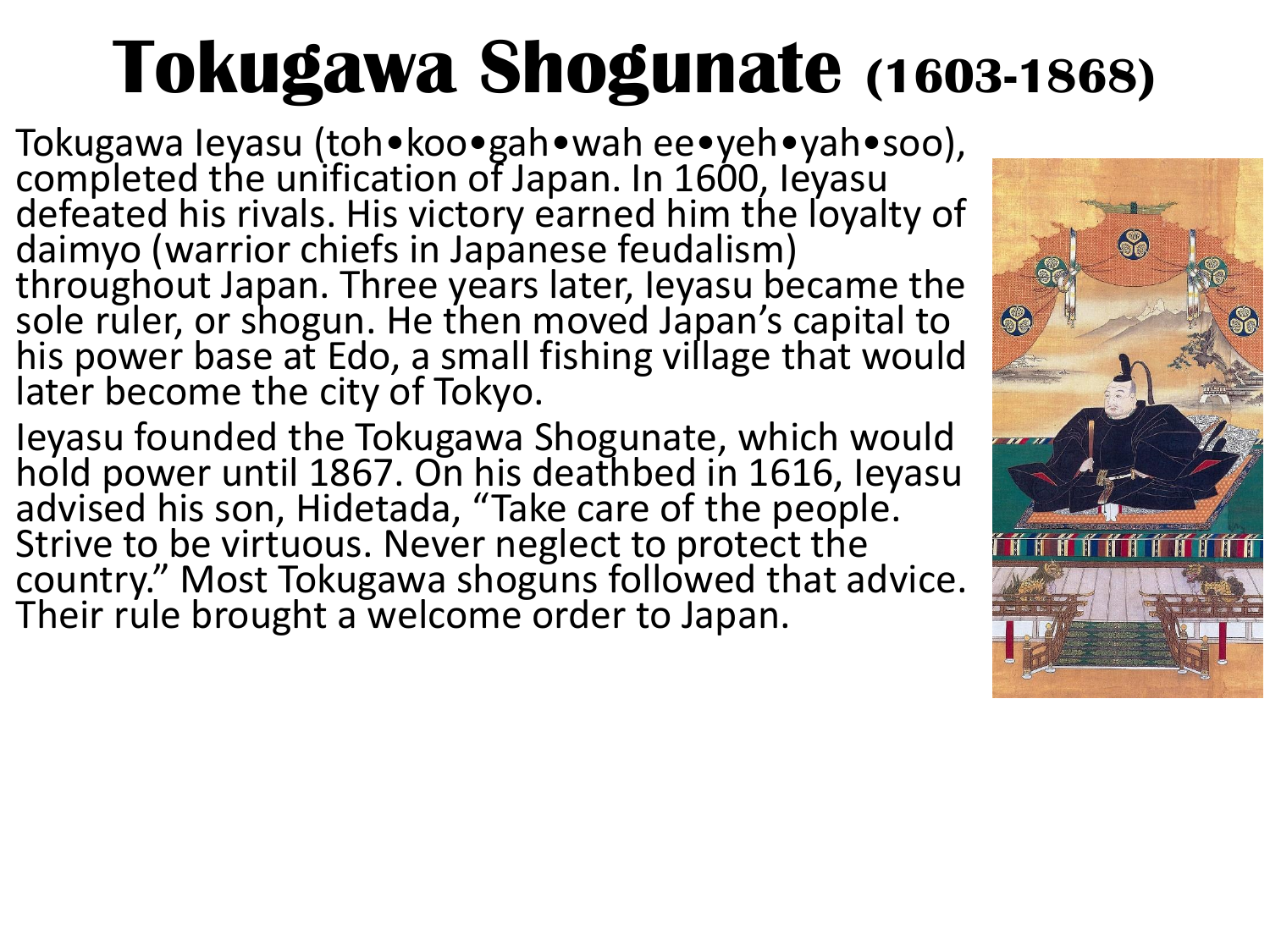